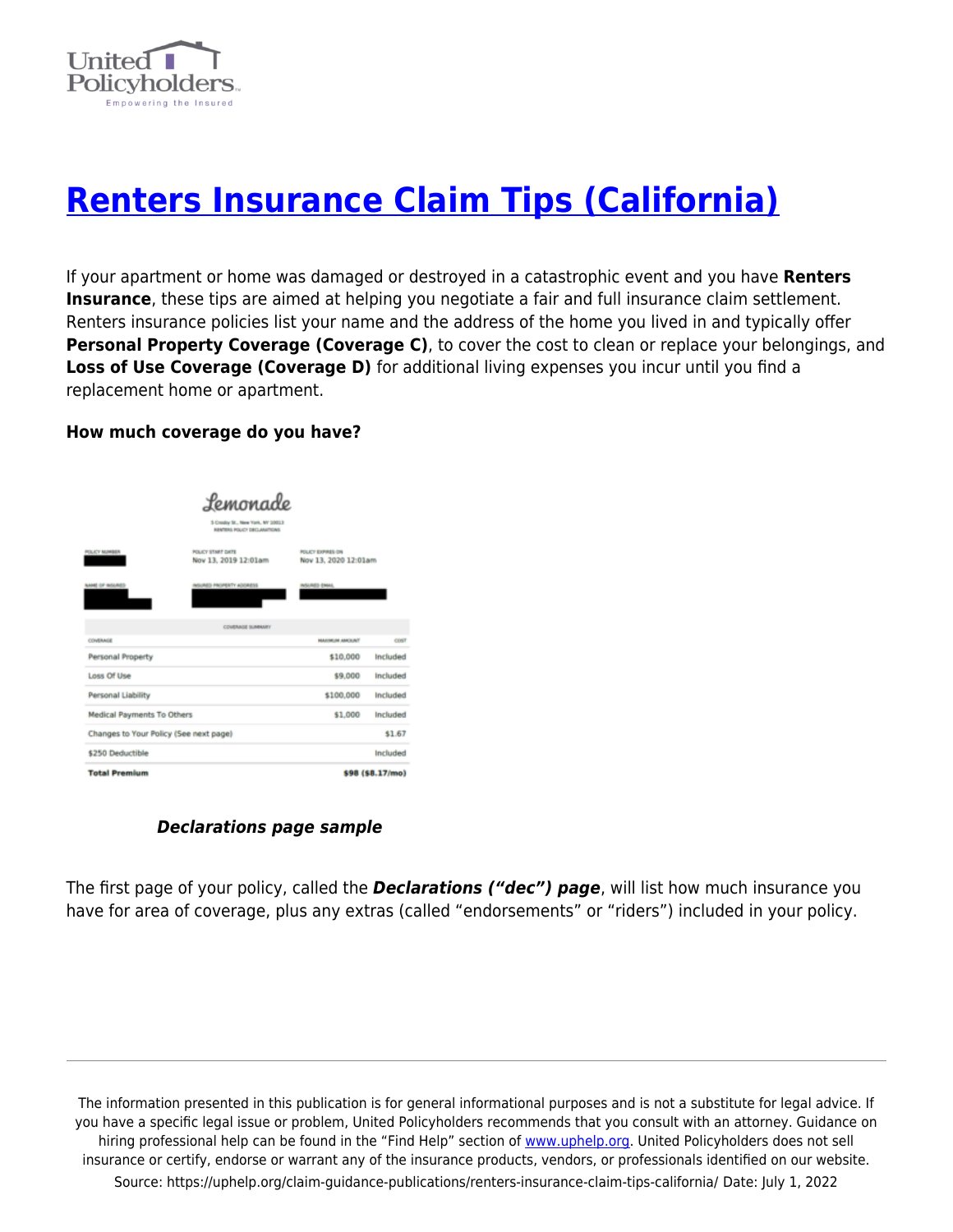

Read it carefully. Once you have a general sense of the maximum amount of insurance benefits you can collect, focus on figuring out the **value/amount of your losses.** 

Your policy covers the cost to clean or replace your belongings (what you would take with you if you moved), plus coverage for additional expenses until you can relocate to a new rental.If your rental home was destroyed, it is likely you will need every dime of available benefits. If your home was damaged, the value/amount of the damage may or may not hit your maximum available benefits.

**Coverage C (Personal Property, or Contents)** includes the benefits you are entitled to clean or replace your belongings or "stuff." Coverage C may also include special sub-limits that state the total amount your insurer will pay for each category. Sub limits are typically listed in the fine print of your policy. Your policy may also include "riders" that provide additional coverages. Some common contents limits include:

- Money \$150 \$500
- $\bullet$  Securities \$1,000
- $\bullet$  Business Property \$500- \$2,500
- $\bullet$  Trailers \$1,000
- Computers/Electronic Equipment \$5,000

**Coverage D (Loss of Use, or Additional Living Expenses)** includes the benefits you are entitled to due to losing use of your rental, so that your household can maintain its normal standard of living. Coverage and limits vary by company, so check your declarations page AND the fine print for your Loss of Use limits. You may find they are a dollar amount limit, a time limit, a dollar and time limit, or "Actual Loss Sustained."

### *Examples of basic coverages*



| <b>Total Premium</b>                   |                       | \$98 (\$8.17/mo) |
|----------------------------------------|-----------------------|------------------|
| \$250 Deductible                       |                       | Included         |
| Changes to Your Policy (See next page) |                       | \$1.67           |
| Medical Payments To Others             | \$1,000               | Included         |
| Personal Liability                     | \$100,000             | Included         |
| Loss Of Use                            | \$9,000               | Included         |
| Personal Property                      | \$10,000              | Included         |
| COVERAGE                               | <b>MAXIMUM AMOUNT</b> | COST             |
| <b>CONTRAGE SUMMARY</b>                |                       |                  |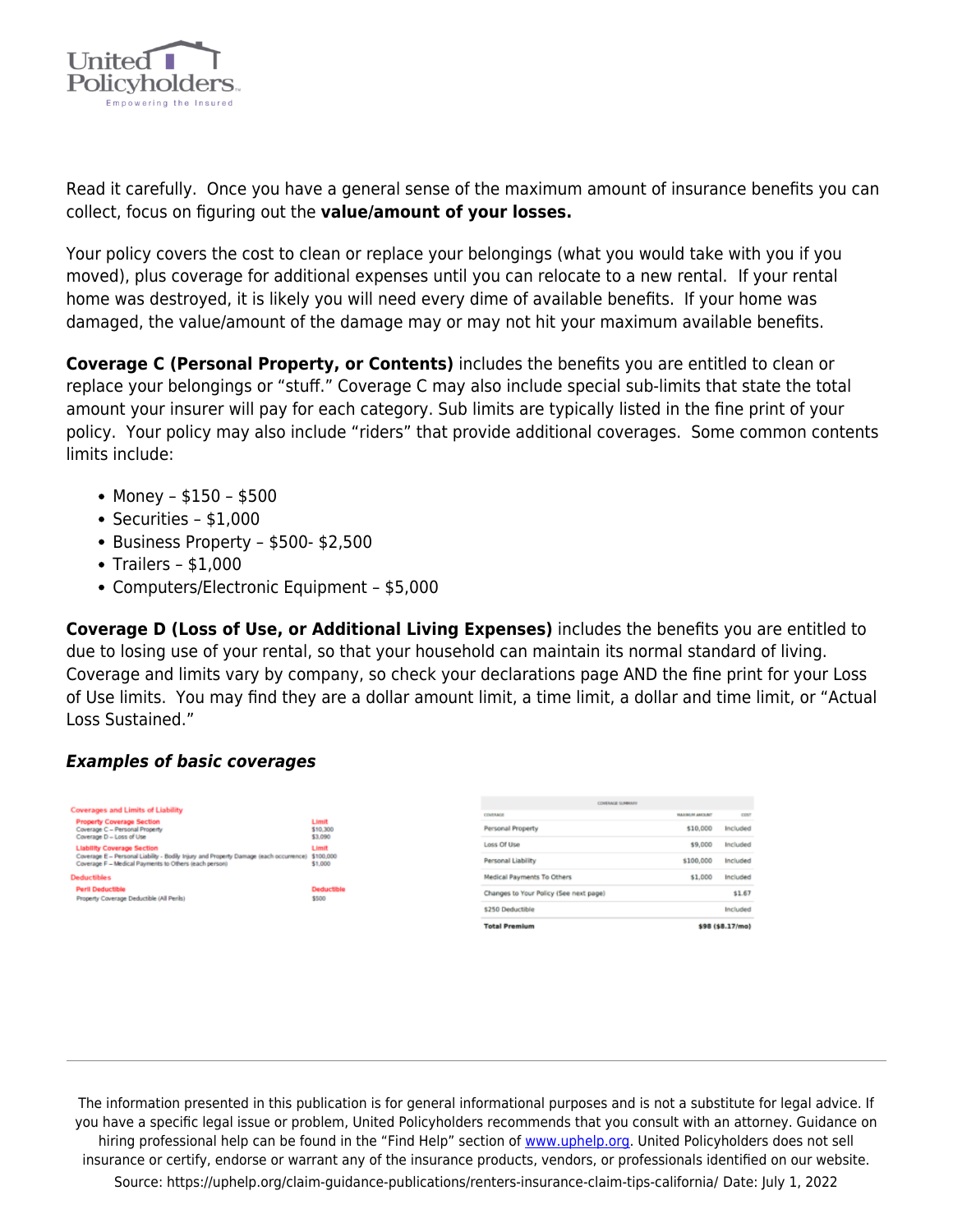

## **What should you know about filing your claim?**

If your rental home has been damaged or destroyed, file your insurance claim as soon as possible. If your rental wasn't damaged, ALE coverage may apply if you were displaced due to a mandatory evacuation (often capped at two weeks). If the food in your refrigerator spoiled due to the disaster causing an interruption to the power, check your policy to see what the terms are for power interruption. The California Department of Insurance can help you find how to get in contact with your insurer by calling 1-800-927-HELP or by visiting [www.insurance.ca.gov.](http://www.insurance.ca.gov/)

Once you file your claim, request a complete copy of your policy. The policy includes the "declaration" page in the example above, but also will include the insurance policy/contract and all endorsements that explain how the policy pays your claim, what you have to do, and any exclusions or limitations that apply to your situation, including special sub-limits. If you need help requesting your policy, use UP's sample letter at [www.uphelp.org/samples.](http://www.uphelp.org/download)

Documentation is key, so present your requests clearly and in writing. Explain what you need, when you need it, and why you are entitled to it. Keep a claim journal and record who you talked to, when you called (date/time), what was said. Keep all of your paperwork organized and together. Keep notes on communications with your landlord as well.

The California Fair Claims Settlement Practices Act outlines the claim handling standards your insurer should be following. It includes 15 days to respond to communications (by email, letter, or phone call), 40 days to pay or deny your claim, and if they are unable to make a decision, they must send a letter stating what they need from you to make a decision, how long they need to make the decision.

### **Loss of Use/Additional Living Expense Claim Tips**

Once your claim is open, **ask for an advance of your Coverage D, Loss or Use or Additional Living Expenses (ALE).** ALE pays the increased cost over and above what you normally spend to maintain your standard of living.

For example, if you usually pay \$1,500 in rent per month, but now are paying \$2,000 for your temporary rental while waiting for your previous home to be repaired, the additional \$500 is an increased cost. If your monthly food costs were \$500 but now you have to eat out and your costs are now \$1,000, then the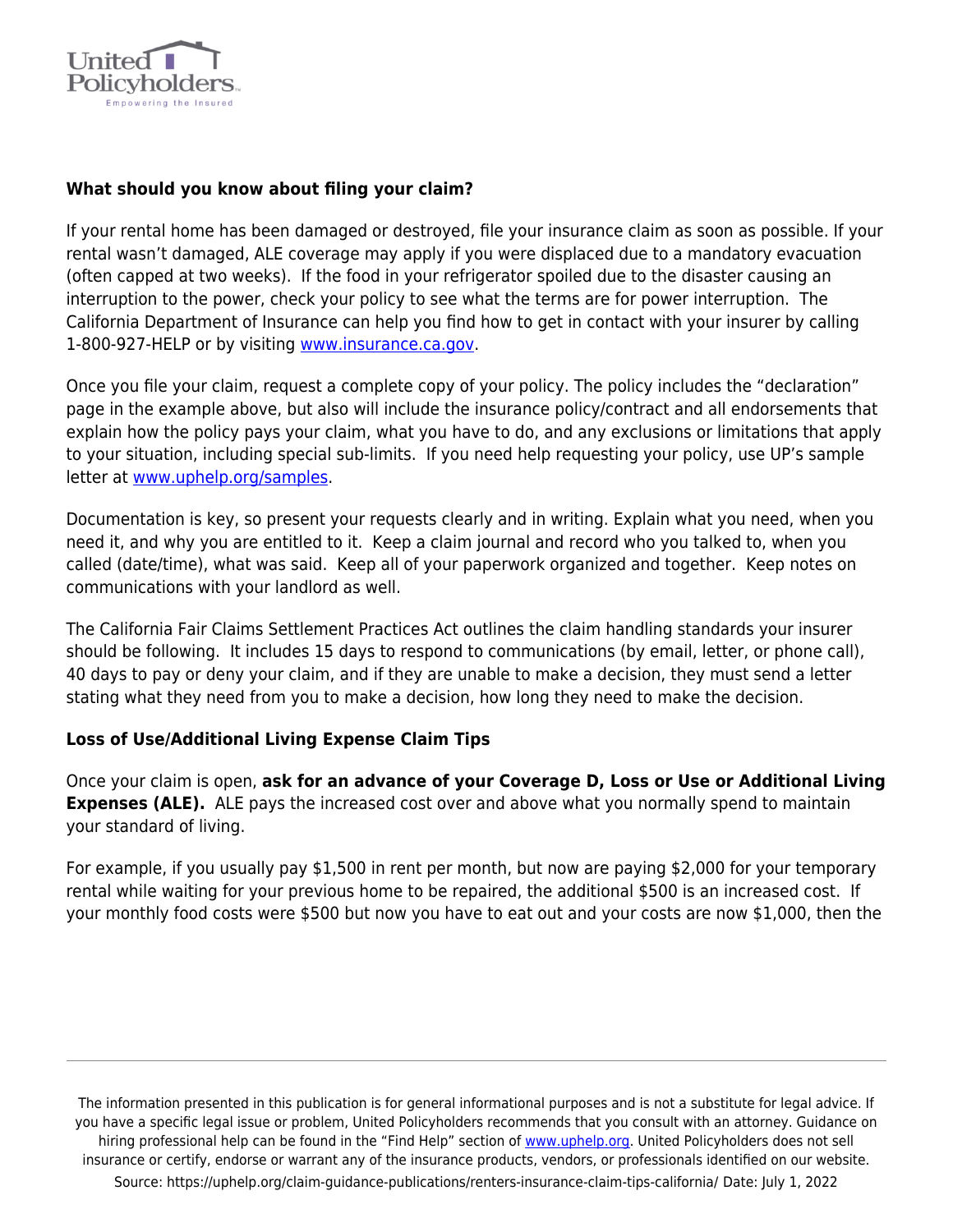

additional \$500 is an increased cost. However, if your utility bill was \$150/month before, but is now included in your rent, then your insurer might deduct that since you are saving the \$150/month.

You are entitled to live at the same standard of living as before the loss – same number of bedrooms, bathrooms, amenities, air conditioning, type of neighborhood, etc. Ask your insurer for their list of what they cover under ALE. Typically it covers extra mileage due to displacement from normal location, new account "set up" fees at temporary housing, photocopies and mailing expenses related to the claim, moving costs, pet boarding costs, among others.

This amount of coverage you have is listed as "Coverage D." If you are staying with family or friends, ask for an advance. You can negotiate with your insurance company for an amount based upon the fair rental value of the home you lost. You can continue claiming ALE while you are in a temporary rental. Most policies specify "shortest time required to repair or replacement the damaged premises, or for your households to settle elsewhere". This coverage stops when you return to your previous rental or settle elsewhere permanently.

While California state laws require insurers to offer ALE for a period of at least 36 months, most renters' policies have minimal limits and the insurance company is not obligated to pay above the limit stated on your "dec" page.

### **Contents/Personal Property Claim Tips**

The next step is to take stock of your personal property losses. These are your belongings, what you would take if you moved. This can be done using our Home Inventory and Contents Claim Tip publication at [www.uphelp.org/pubs/home-inventory-and-contents-claim-tips.](http://www.uphelp.org/pubs/home-inventory-and-contents-claim-tips) Ask for an advance of your "Coverage C" to get started. If you have suffered a total loss and your limits are low, ask (in writing) for a waiver of the inventory requirement and a "cash out"/settlement of your contents/personal property limits. If your insurance company insists on an itemized inventory of your personal property, you can download UP's pre-filled out inventory spreadsheet at: [www.uphelp.org/samples.](http://www.uphelp.org/download) You can request our hard copy "Disaster Recovery Handbook and Household Inventory Guide" by emailing [info@uphelp.org](mailto:info@uphelp.org).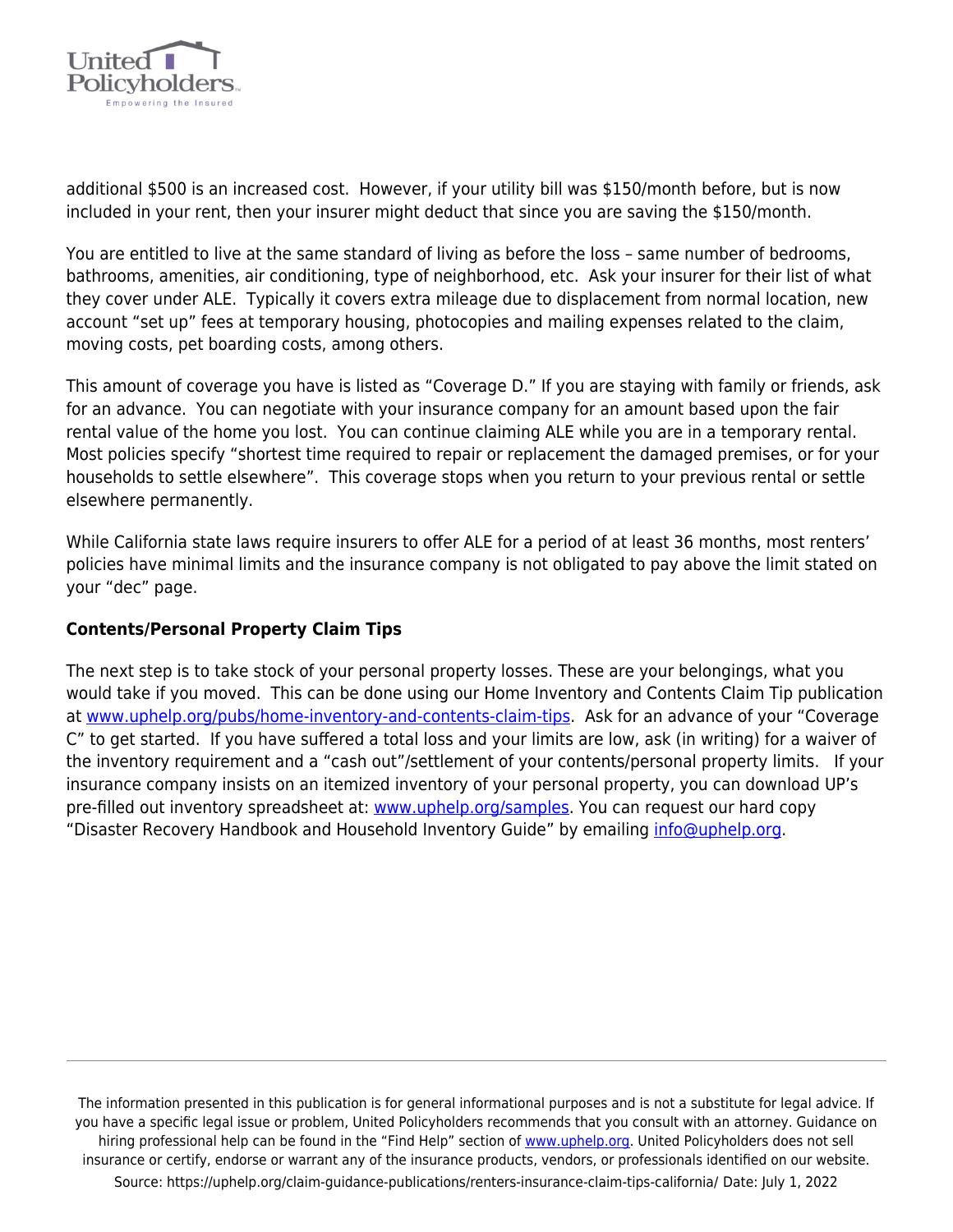

|    | <b>Special Limits and Additional Coverages</b><br>Coverage Level: Travelers Protect"       | The limit shown for each of the<br>Special Limits of Liability and Additional Coverages<br>is the total limit for each loss in that category. |
|----|--------------------------------------------------------------------------------------------|-----------------------------------------------------------------------------------------------------------------------------------------------|
|    | Personal Property - Special Limits of Liability                                            | Limit                                                                                                                                         |
|    | Money, bank notes, coins, stored value cards                                               | \$250                                                                                                                                         |
| ь. | Securities, accounts, passports, tickets, stamps                                           | \$1,500                                                                                                                                       |
| е. | Comic books and trading cards                                                              | \$1,000                                                                                                                                       |
| d. | Collectibles, figurines, glassware, marble, porcelains, statuary                           | \$1,000                                                                                                                                       |
| e. | Theft of jewelry, watches, precious stone                                                  | \$1,500                                                                                                                                       |
| ŧ. | Theft of furs                                                                              | \$1,500                                                                                                                                       |
|    | Theft of silvenware, goldware, pewterware                                                  | \$1,500                                                                                                                                       |
| ь. | Theft of firearms and related equipment                                                    | \$1,500                                                                                                                                       |
| L  | Theft of tools and their accessories                                                       | \$1,500                                                                                                                                       |
| j. | Theft of rugs, tapestries and wall hangings                                                | \$1,500                                                                                                                                       |
| k. | Business property on the residence premises                                                | \$3,000                                                                                                                                       |
| L  | Business property away from the residence premises                                         | \$1,500                                                                                                                                       |
|    | Trailers or semitrailers not used with watercraft                                          | \$1,500                                                                                                                                       |
| п. | Motor vehicle parts or equipment not attached to motor vehicle                             | \$500                                                                                                                                         |
| o. | Electronic apparatus while in or upon a motor vehicle or watercraft                        | \$1,500                                                                                                                                       |
|    | The Special Limits of Liability do not increase your Coverage C - Personal Property Limit. |                                                                                                                                               |

#### 3. Special Limits Of Liability

The special limit for each category shown below is the total limit for each loss for all property in that category. These special limits do not increase the Coverage C limit of liability.

- a. \$200 on money, bank notes, bullion, gold other than goldware, silver other than platinum other than silverware, platinumware, coins, medals, scrip, stored value cards and smart cards.
- b. \$1,500 on securities, accounts, deeds, evidences of debt, letters of credit, notes other than bank notes, manuscripts, personal records, passports, tickets and stamps. This dollar limit applies to these categories regardless of the medium (such as paper or computer software) on which the material exists.

This limit includes the cost to research. replace or restore the information from the lost or damaged material.

Your policy may have limits or riders on certain categories of possessions. Common contents limits include: money (\$150-\$500), securities (\$1,000), business property (\$500 – \$2,500), computers/electronics equipment (\$5,000).

Some items are not usually covered: cars, animals, birds, and fish; property of roommates; motor and recreational vehicles.

Your insurance policy likely gives the insurance company the right to apply "depreciation" to your property when calculating what they owe you. Depreciation is the deduction in value of your personal property due to wear and tear to account for its **age and condition immediately before it was damaged or destroyed.** It is important to understand three things about depreciation:

- 1) There's no one set formula, depreciation is subjective and negotiable.
- 2) Some items don't lose value due to age and should not be depreciated.
- 3) Sometimes depreciation deductions are recoverable, sometimes not.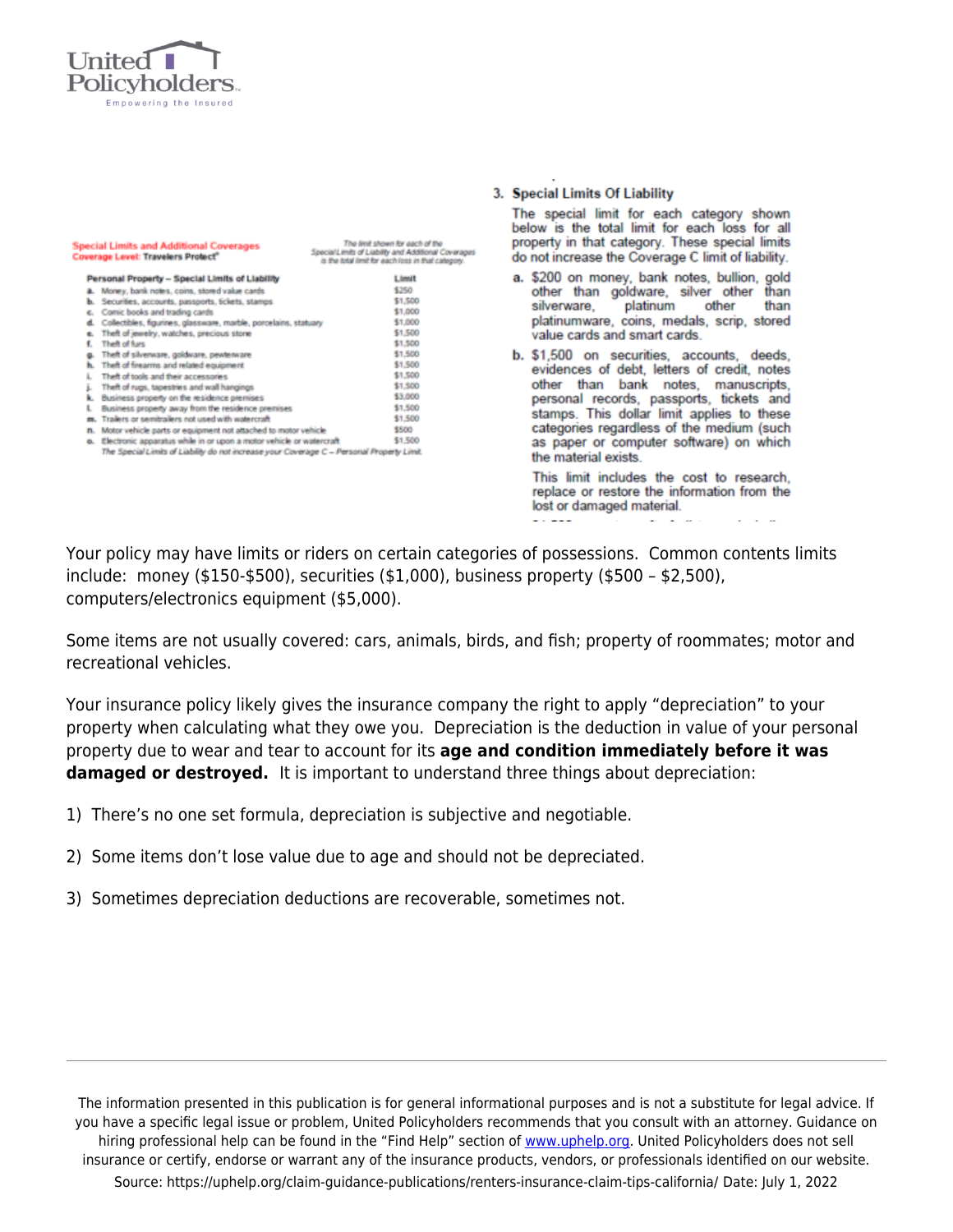

Once you submit a proof of loss or inventory for your personal property, your insurer should send you a check for the "Craig's List" value everything that is subject to depreciation. Mistakes by adjusters are common and rarely in your favor. California law requires your insurance company to depreciate your personal property based on both age and condition, so push back if an adjuster is trying to depreciate everything by a set percentage across the board, or reduce the value of items that were in great condition. Be sure to save all of your receipts

### **Replacement Cost or Actual Value Cash Value?**

After a loss, your insurer will write you a check for the contents destroyed using *actual cash value*. Actual cash value is the value of your property right before the loss. In California, most renters policies provide replacement cost coverage, but not all. Be sure to look for a *replacement cost endorsement* on your declarations page and policy. Replacement cost equals the amount it will cost for you to replace your belongings brand new after the loss. If you have replacement cost coverage, you will have the opportunity to replace the items and submit receipts to your insurance company for the difference between the price it costs to replace the item at today's dollar and the initial *actual cash value* amount (what they paid you after depreciation was applied). If you have suffered a total loss and your limits are low, you may be able to bypass this process by asking (in writing) for a waiver of the inventory requirement and a "cash out"/settlement of your contents/personal property limits.

### **What's the bottom line?**

We recommend that you think of your insurance claim as a business negotiation and take a pro-active approach to collecting your full benefits. The process is unfamiliar to you, but you paid for coverage and claim service and you have the right to fair treatment. Keep a journal, make a paper trail. Communicate in writing by mail or email as much as possible. Be polite, but assertive. Give your insurance company a chance to do the right thing, but don't be a pushover. It is your obligation to cooperate with your insurer in providing information on what you lost and what you need. Although your insurance policy is a legal contract, don't be afraid to ask for exceptions or extensions and if your interpretation of your policy is reasonable, push for it. Finally, remember that recovery is a marathon, not a sprint, and United Policyholders is here to help. [www.uphelp.org](http://www.uphelp.org/)